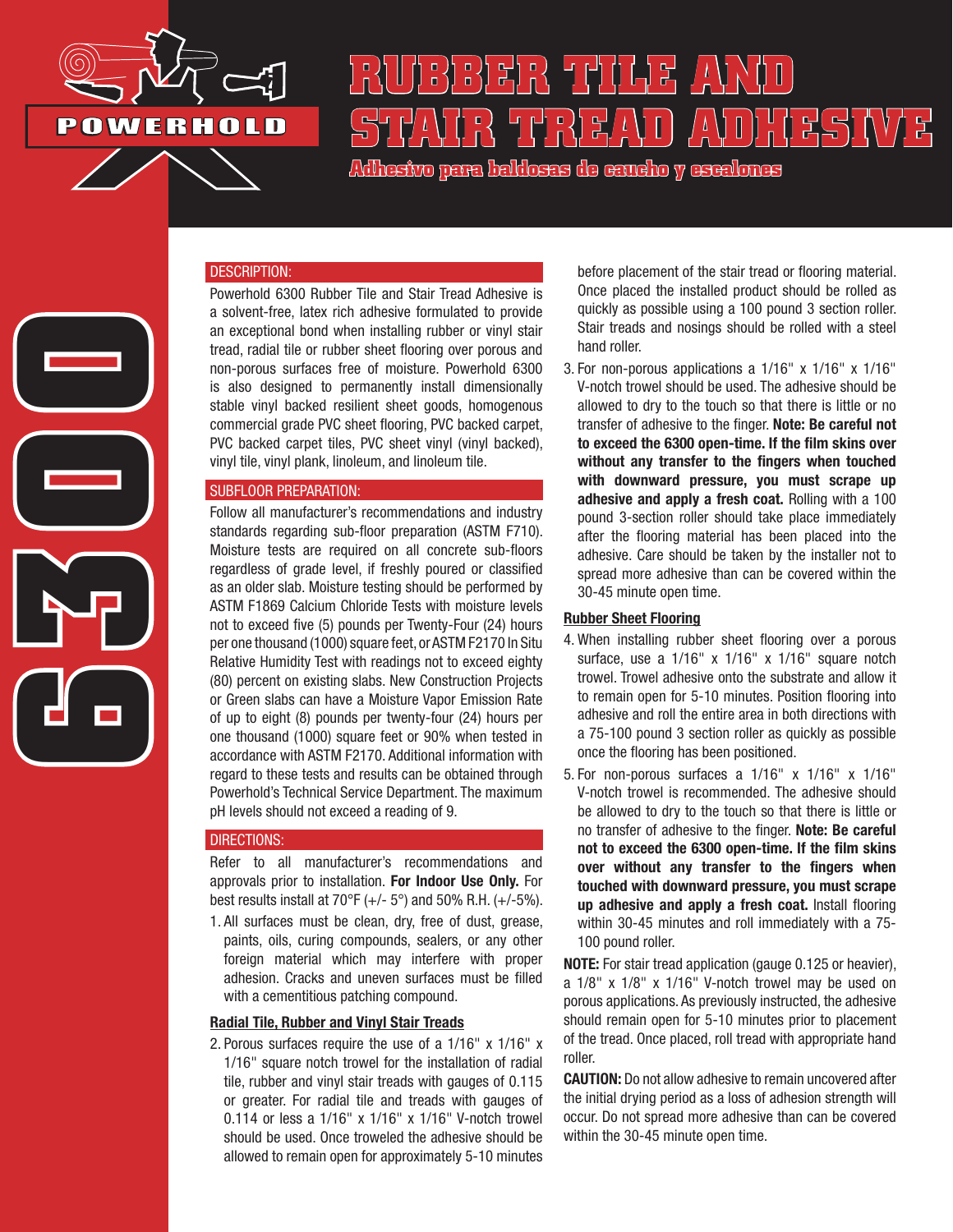

# **RUBBER TILE AND**  STAIR TREAD ADHESIVE

**Adhesivo para baldosas de caucho y escalones**

### RECOMMENDED SUBSTRATES:

- Concrete
- Portland Based Underlayments
- Properly Prepared Gypsum
- APA Approved Plywood
- Terrazzo
- Fiber Cement Underlayment
- Radiant Heated Sub-floors
- Properly Prepared VCT (Single Layer)
- Properly Prepared Sheet Vinyl (Single Layer, fully adhered)

### RESTRICTIONS:

**6300**

- 1. For Interior installations only.
- 2. Do not install when MVER is over 8 lbs per 1,000 sf per 24 hours, per ASTM F1869.
- 3. Do not install when relative humidity is over 90%, per ASTM F2170.
- 4. Do not install when ambient temperature is not between 60ºF & 95ºF.
- 5. Do not install when ambient relative humidity is above 65%.
- 6. It is the sole responsibility of the installer to determine the suitability and compatibility of the adhesive for the user's intended use.

### CLEAN-UP:

Remove wet adhesive immediately with a damp cloth. If adhesive has dried, sparingly use Powerhold 050 Cleaner or Mineral Spirits. NOTE: Mineral Spirits may cause surface dull spots. Do not allow solvent to penetrate seam lines, as excess 050 will dissolve adhesive bond.

CAUTION: Mineral Spirits are flammable. Read and follow all precautions on container label.

### WARRANTY:

Powerhold offers a limited warranty for this product when used in accordance with printed specifications. A copy of the limited warranty can be obtained by calling technical service at 800-832-9023 or visiting powerhold.com.